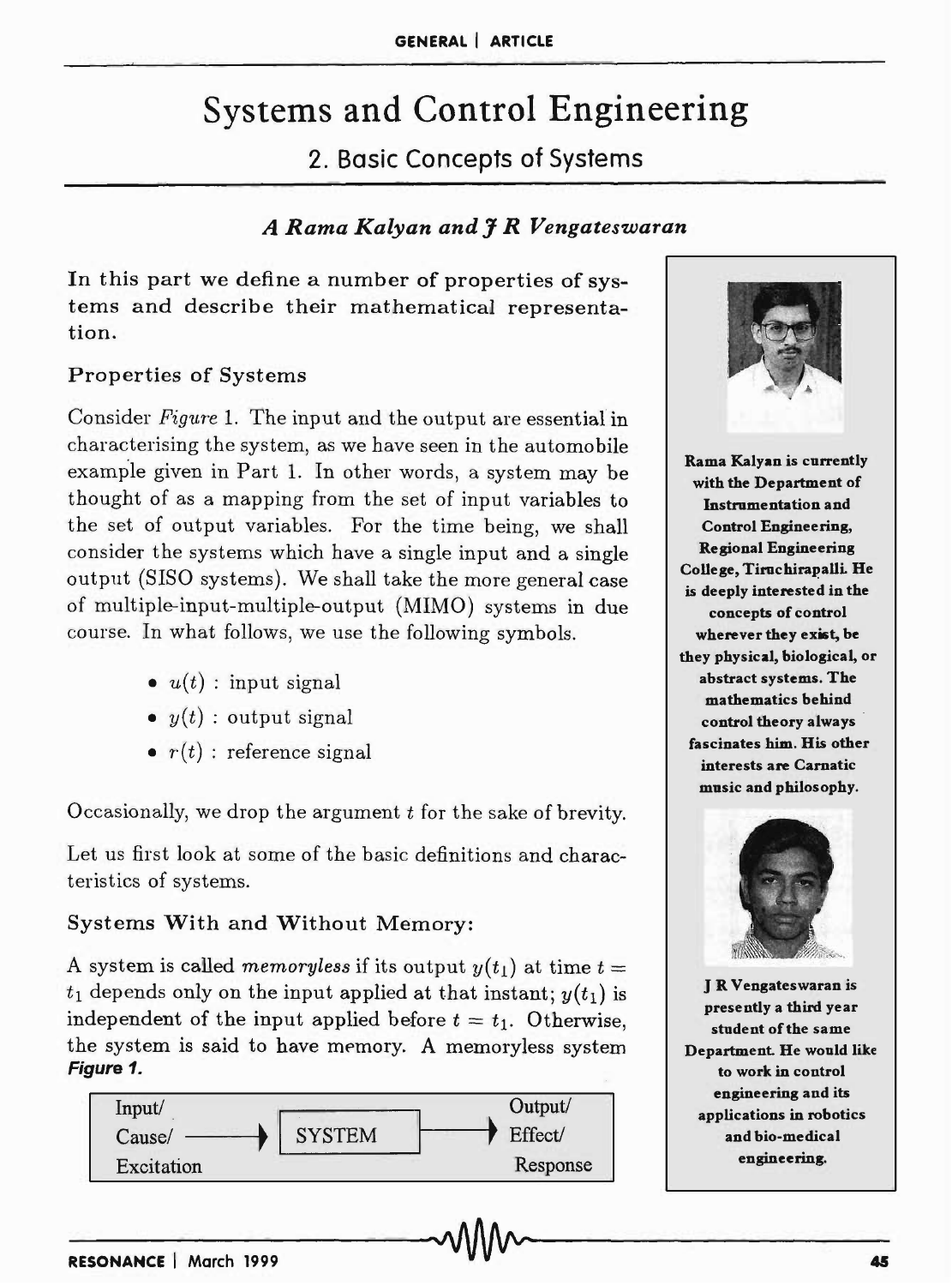Part 1 ofthis article appeared in the January 1999 issue.

can be modelled by an algebraic equation. A system with memory, also known as *dynamical system,* is usually described by a differential equation.

Example 1. An electrical circuit with only resistances is memo ryless, whereas one with resistance and capacitance or inductance has memory.

Example 2. A simple logic gate such as a NOT/OR/AND is memoryless whereas a flip-flop is a dynamical system.

#### Causal and Non-causal Systems

A system is said to be *causal* if its output  $y(t_1)$  at  $t = t_1$  depends only on the input applied until that instant, but not later. In other words, a causal system does not anticipate inputs. On the contrary, if output of the system  $y(t_1)$  depends on an input that is to be applied at a later time  $t_2 > t_1$ , then the system is said to be *non-causal* or *anticipatory.* 

No physical system can be anticipatory.

## Linear and Nonlinear Systems

A system is said to he *linear* if and only if it satisfies the following properties.

- [1] If an input *Ui* gives an output *Yi,* then an input that is  $k$  times  $u_i$ , gives an output which is also  $k$  times  $y_i$ . This property is called *homogeneity.*
- [2] If each of *n* inputs  $u_i$ ,  $i=1,2,\ldots,n$  causes *n* different outputs  $y_i$  respectively, then an input that is the sum of these *n* inputs, i.e.,  $u = u_1 + u_2 + \ldots + u_n$ , causes an output  $y$  which is the sum of the  $n$  outputs, i.e.,  $y = y_1 + y_2 + \cdots + y_n$ . This property is called *additivity*.

These two properties may be combined as follows to obtain the total response of the system due to *n* different excitations. An input

$$
u=k_1u_1+k_2u_2+\ldots+k_nu_n,
$$

A system with memory, also known as dynamical system, is usually described by a differential equation.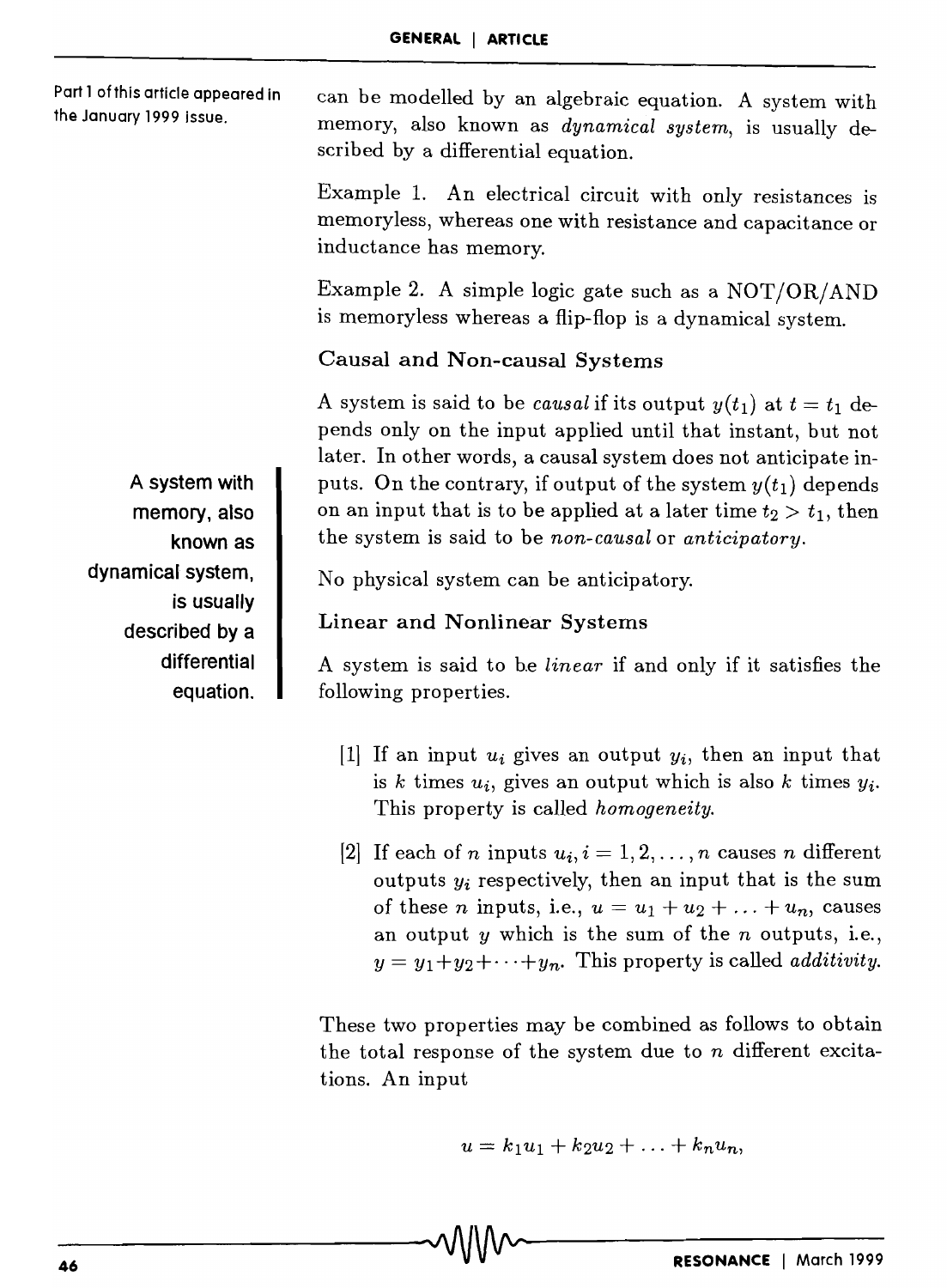causes an output

$$
y=k_1y_1+k_2y_2+\ldots+k_ny_n.
$$

This is known as the principle of *superposition.* Thus a system is said to be linear if and only if the principle of superposition is applicable. Otherwise, it is nonlinear.

#### Time-Invariant and Time-varying Systems

A time-invariant system is one whose characteristics do not change with time.

Even though most systems are time-varying in the long run, we assume that they are time-invariant relative to the short time-constants of the systems. (For a definition of timeconstant please refer to the next section).

## Mathematical Representation of Systems

In the present article, we restrict ourselves to linear timeinvariant (LTI) systems. Let us assume that an unit impulse  $\delta(t)$  (also called the Dirac's delta function) is fed as input to a system. The corresponding output of the system is called the impulse response, denoted by  $h(t)$ .

Any arbitrary signal (or function) *u(t),* for example as shown in *Figure* 2, may be expressed as

$$
u(t) = \sum_{j=0}^{\infty} \delta(t - j\epsilon) u(j\epsilon) \epsilon \ \forall t \ge 0 \tag{1}
$$



Figure 2.

A system is said to be linear if and only if the principle of superposition is applicable. Otherwise, it is nonlinear.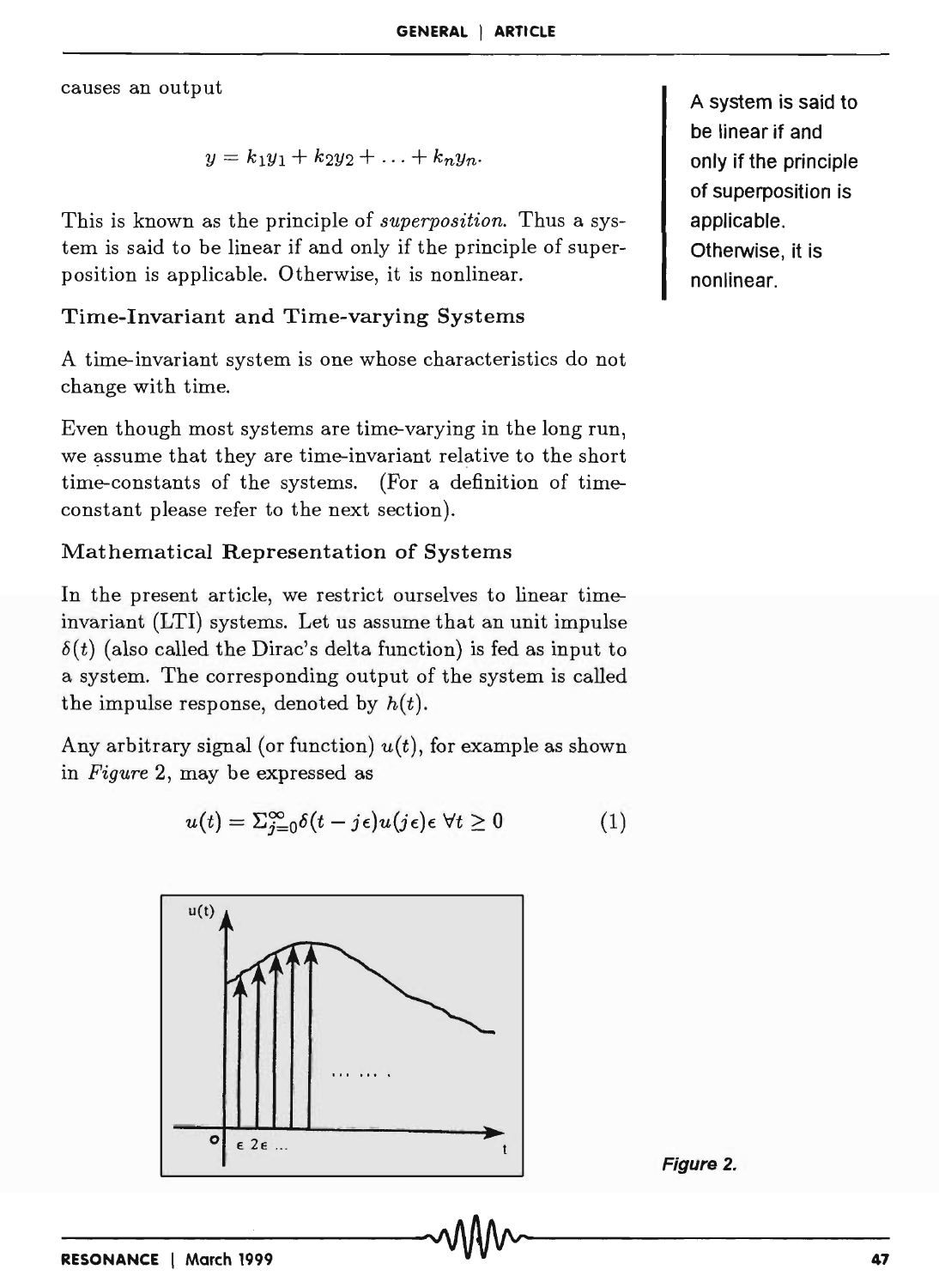where  $\epsilon$  is the infinitesimal time interval between two successive impulses.

This expression is analogous to the trapezoidal rule for numerical integration.

If we define  $\lambda = i\epsilon$  so that  $\epsilon = d\lambda$ , (1) may be rewritten as

$$
u(t) = \int_{\lambda=0}^{\infty} \delta(t-\lambda) u(\lambda) d\lambda \qquad (2)
$$

in the limit  $\epsilon \rightarrow 0$ .

Let us now use the properties of linearity and time-invariance and derive an expression for the output of the system subjected to any arbitrary input expressed by (2).

Time-invariance: If  $\delta(t) \rightarrow h(t)$  (impulse response), then  $\delta(t - \lambda) \rightarrow h(t - \lambda)$ 

Linearity:  $u(t) = \int_{\lambda=0}^{\infty} \delta(t-\lambda)u(\lambda)d\lambda \to y(t)$  $=\int_{\lambda=0}^{\infty} h(t-\lambda)u(\lambda)d\lambda.$ 

Further, if we assume that the system is causal,  $u(t - \lambda) =$  $0\forall \lambda > t$ . Hence,

$$
y(t) = \int_{\lambda=0}^{t} h(t-\lambda)u(\lambda)d\lambda.
$$
 (3)

This integral description, called the convolution integral, is the simplest and intuitively appealing description considering the properties of linearity, time-invariance and causality. However, this is not a general description as it fails to accommodate initial conditions, if any.

**Example 1:** Consider a simple electrical system shown in *Figure* 3. (This is also called a physical model in systems parlance since it may as well be an analog of, say, a thermal system.)

If an unit impulse voltage  $\delta(t)$  is applied to the circuit, at  $t = 0^+$  the capacitor gets charged to 1 volt and then discharges through the resistance exponentially. Thus, the impulse response is  $h(t) = e^{-t}$ .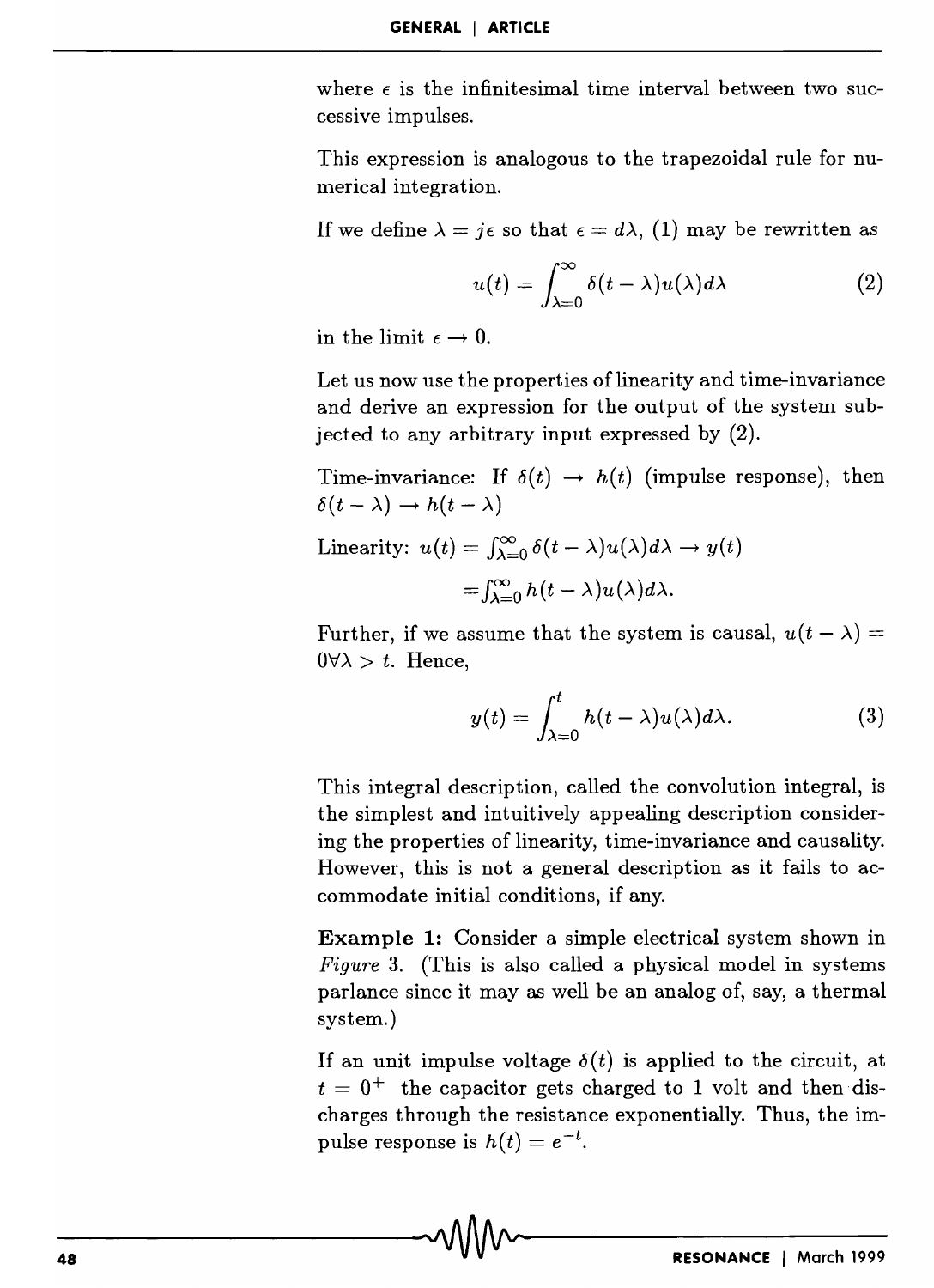Therefore  $y(t)$ , for any input  $u(t)$  is

or,

$$
y(t)=\int_0^t e^{-(t-\lambda)}u(\lambda)d\lambda
$$

This is the convolution integral description of the above electrical circuit. However, if we differentiate both sides of (4) **Figure 3.** with respect to time,

$$
\dot{y}(t) = \int_0^t \frac{d}{dt} e^{-(t-\lambda)} u(\lambda) d\lambda + e^{-(t-\lambda)} u(\lambda)|_{\lambda=t}
$$

$$
\dot{y}(t) + y(t) = u(t) \tag{5}
$$

A differential equation description, which can be obtained from a convolution integral, is more general in that non-zero initial conditions can be accounted for without any modification. Hence, we describe any system by means of its differential equation, hereafter. We mention here that a system is said to be *lumped* if it can be described by ordinary differential equations and *distributed* if the description is given by partial differential equations.

We restrict ourselves to lumped systems in this article.

The solution to the differential equation (5) may be easily obtained as

$$
y(t) = y(0)e^{-t} + \int_0^t e^{-(t-\lambda)}u(\lambda)d\lambda
$$
 (6)

Notice the convolution integral appearing as the second term on the RHS of (6). Also a term due to the initial condition appears. Thus, the complete response has two parts  $-$  the natural response, due to the initial condition and the forced response due to an externally applied signal. More generally, if the circuit has a resistance *R* and a capacitance *C,* then

$$
y(t) = y(0)e^{-\frac{t}{RC}} + \int_0^t e^{-\frac{(t-\lambda)}{RC}}u(\lambda)d\lambda \tag{7}
$$

A system is said to be lumped if it can be described by ordinary differential equations and distributed if the description is given by partial differential equations.

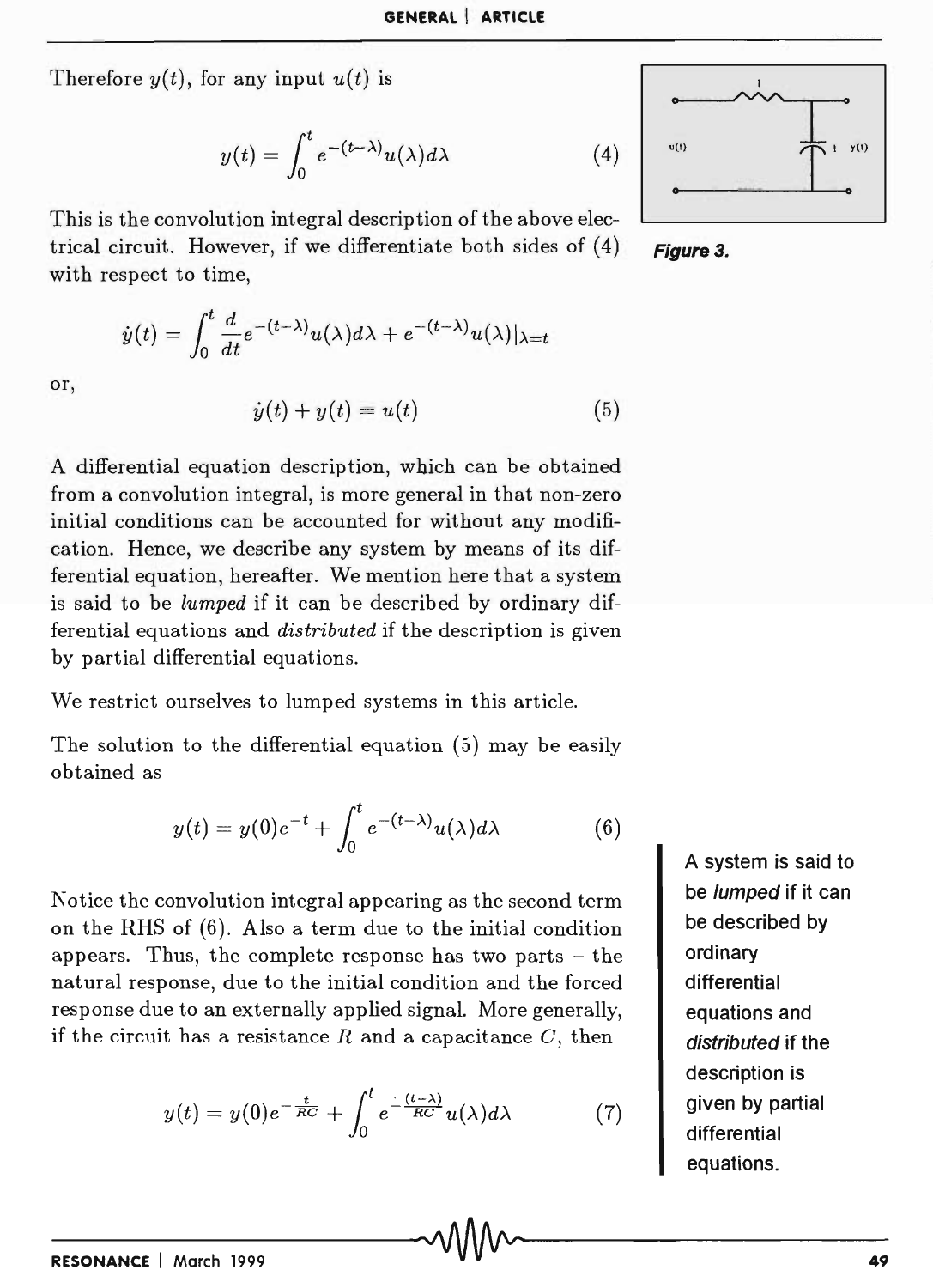The product  $RC$  has the units of time and is denoted by  $\tau$ . It is an index of the exponential change in the response *y(t)*, particularly the decay of *y(0)*. In an interval  $t = \tau$ , the natural response decays approximately by 36.8 %, and this interval is defined as the *time constant* of the system.

The natural response is also called the transient response and the forced response is called the steady-state response. It is easy to see that the natural response decays to almost zero in an interval  $t = 6\tau$ , justifying the name transient. Another point one should note is that such an interval of about  $6\tau$  is an *infinite* time in engineering practice! We leave it to the reader to guess what would be a typical time constant.

As long as the equations are linear, we can apply the Laplace transformation techniques, to obtain the solution without much difficulty.

A system is said to be of order *n* if the order of the highest derivative present in the differential equation is  $n$ . An  $n^{\text{th}}$ order system has *n* initial conditions. The Laplace transform converts the differential equation in *t* to an algebraic equation in the complex variable *s.* 

If we take the Laplace transform of the solution in (6), we get

$$
Y(s) = y(0)H(s) + H(s)U(s)
$$
 (8)

where  $H(s) = \mathcal{L}\lbrace e^{(-t)} \rbrace$ 

The ratio of  $Y(s)$  to  $U(s)$  with all initial conditions set to zero is defined as the *transfer ratio* or *transfer function.*  Thus, from (8), the Laplace transform of the impulse response is the transfer function. Notice that the transfer function is always a rational function of two polynomials in *s.* Let

$$
H(s) = \frac{N(s)}{D(s)}
$$

The roots of the numerator polynomial *N (s)* are called *zeros*  since  $H(s) = 0$  if s takes any of these values. The roots

A **system is said to be of order** *n* **if the order of the highest derivative present in the differential equation is n.**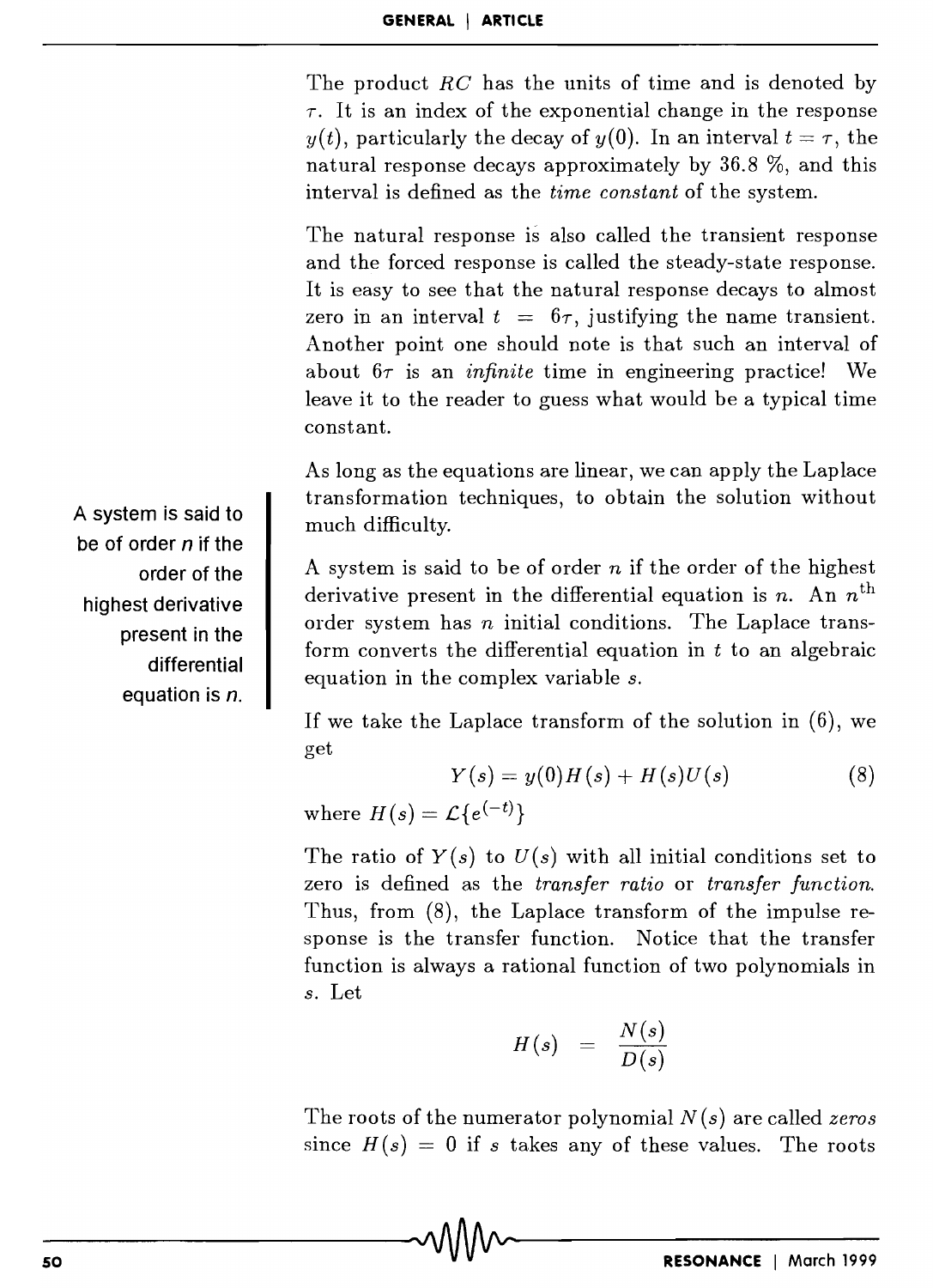of  $D(s)$  are called *poles* since  $H(s) = \infty$  and the function 'blows up' in the three dimensional representation of the magnitude of the transfer function as a function of complex variable *s.* Poles and zeros are called critical frequencies. At other complex frequencies, the transfer function has a finite, nonzero value.

Poles and zeros are called critical frequencies.

In the previous example,

$$
H(s) = \mathcal{L}\{(e^{-t})\}
$$
  
= 
$$
\frac{1}{s+1}.
$$

l.e., the transfer function has no zeros but has a pole at  $s=-1$ .

In the absence of any physical input, since  $y(0)$  is a constant, say  $y_0$ , the transient response is determined solely by the poles of the transfer function. Accordingly, the denominator polynomial D *(s)* is called the *characteristic polynomial* and the equation  $D(s) = 0$  is called the *characteristic equation*.

Example 2: Let a system be described by the differential equation

$$
\ddot{y} + 3\dot{y} + 2y = 3u \tag{9}
$$

where the initial conditions are  $y(0)$  and  $\dot{y}(0)$ .

Taking Laplace transforms and rearranging, we get two terms : the transient response,  $Y_{tr}(s)$ , and the steady-state response,  $Y_{ss}(s)$ .

$$
Y(s) = \frac{(s+3)y(0) + \dot{y}(0)}{s^2 + 3s + 2} + \frac{3U(s)}{s^2 + 3s + 2}
$$
 (10)

The transfer function has no zeros, but has two poles at  $s=-1$  and  $s=-2$ .

The first term in (10), denoted by  $Y_{tr}(s)$ , gives the transient response of the form  $Ae^{-t} + Be^{-2t}$  where *A* and *B* are the residues obtained by expanding  $Y_{tr}(s)$  into partial fractions.

If the set of poles is a subset of the set of modes, then the system is said to be completely characterized.